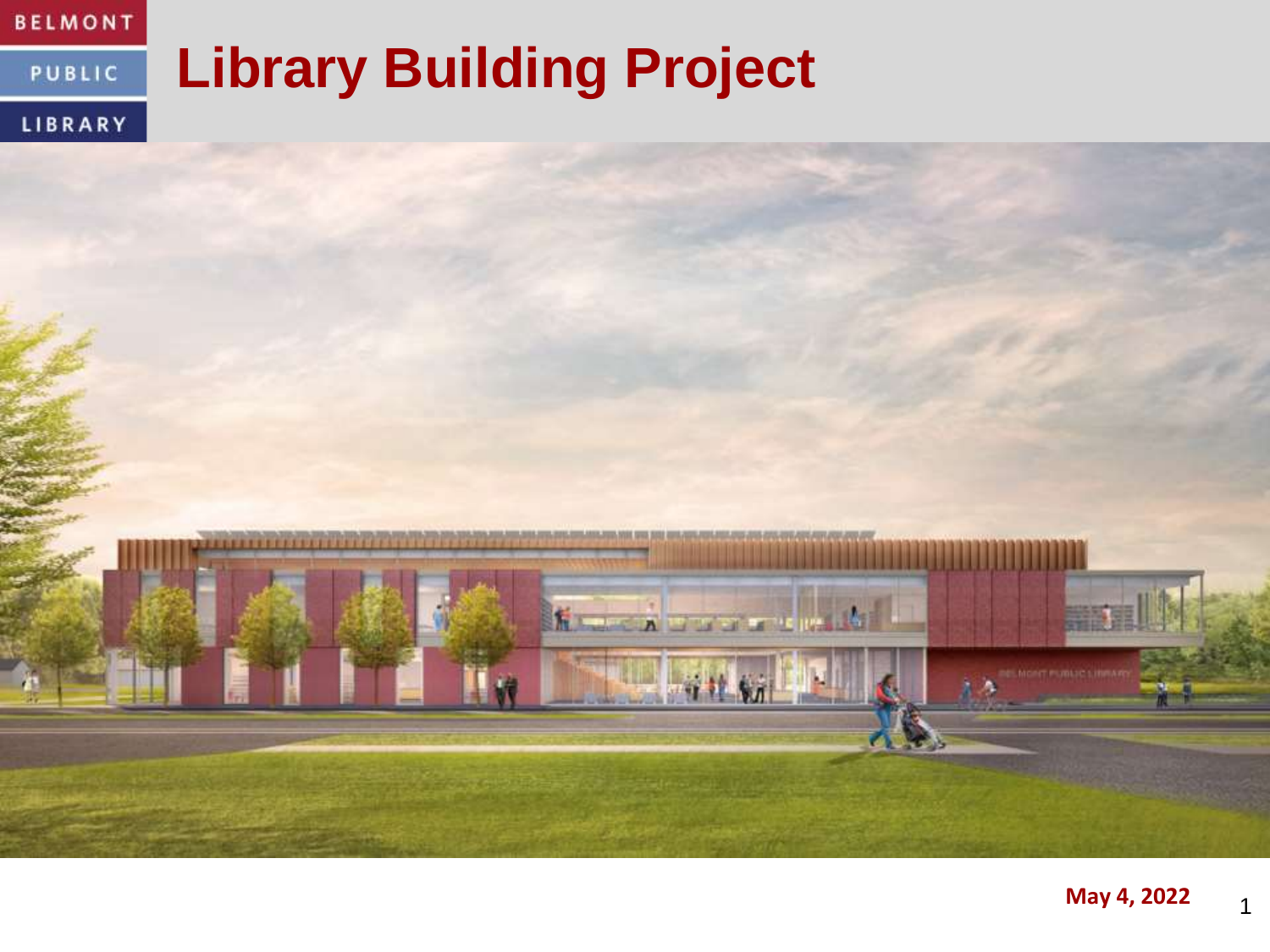#### **BELMONT Library Building ProjectPUBLIC** LIBRARY



*Ongoing Community Engagement and Feedback*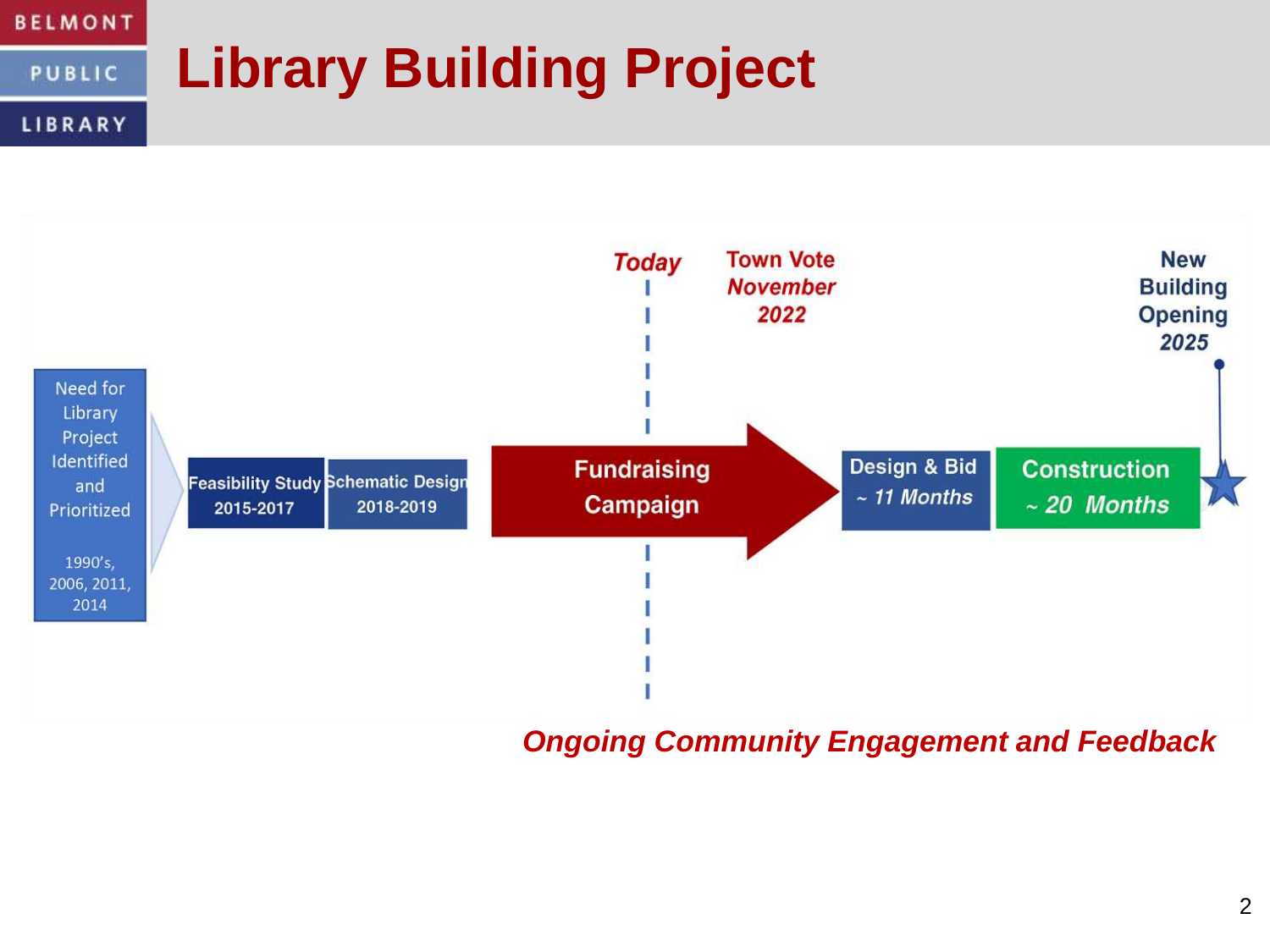

# *Library Programs & Usage is Thriving but our Building is Failing*

Let's take a closer look [at the current building](https://www.youtube.com/watch?v=mB1UKswJFUk&t=267s)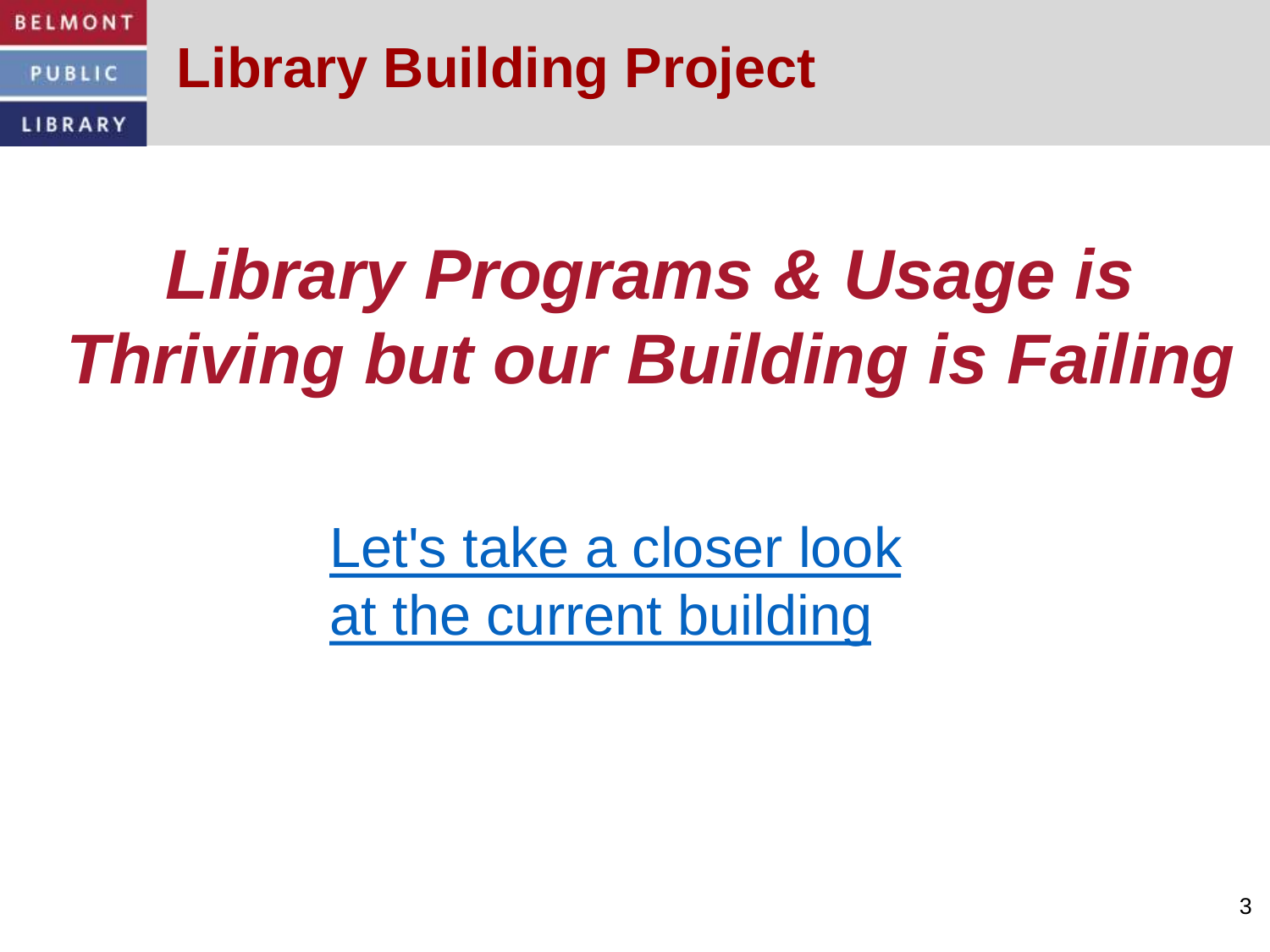

#### **PUBLIC**

LIBRARY

### **Where We Are Now**

#### **Belmont Loves Their Library!!**

**2/3rds** of Belmont residents use our library services

**10th Best in Massachusetts… AGAIN!** Circulation strong with growth in eBooks & increasing demand for printed materials

Computer usage, printing, hotspots, online and in person programming, with lots of new offerings, the Library of Things, meeting room usage

### **Building Conditions & Costs**

Continued building system issues & failures: water pump system, burst pipes, air compressor, outside electrical conduit rotted and expired

MBLC issues guidance on impact of pandemic on library design

Material costs & supply constraints driving increase in project costs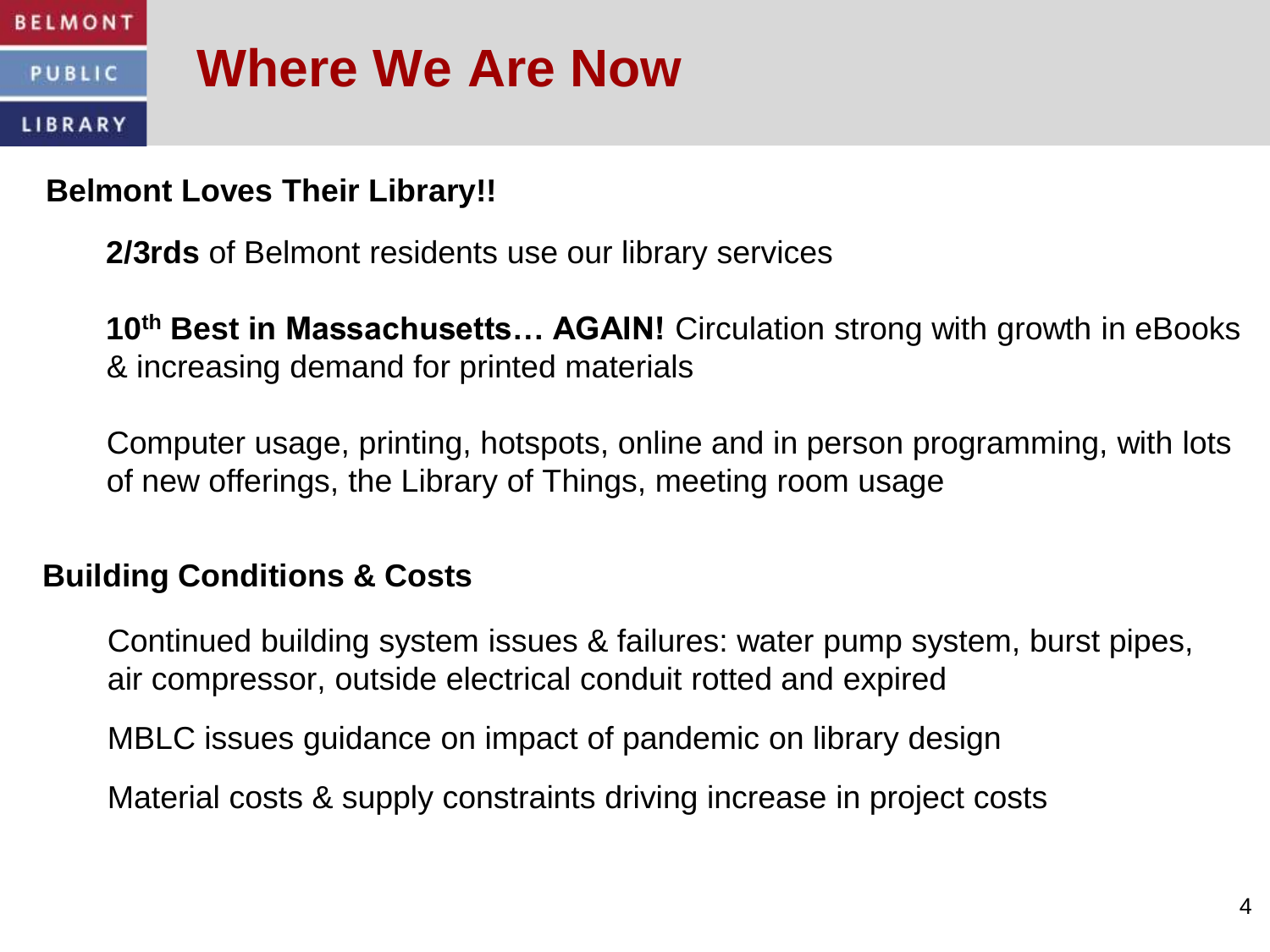#### **New Building Design & Cost Considerations PUBLIC** LIBRARY

#### **Cost Estimate Revisions**

September 2021: CHA Consulting revised building system repair cost estimate April 2022: CHA Consulting & Design Team revised new building cost estimates Project Cost increased to \$39.875M

#### **Key Drivers of cost increases include**

Construction Costs (COVID)

Technology Increases (COVID & MBLC)

Added Contingency for Market Volatility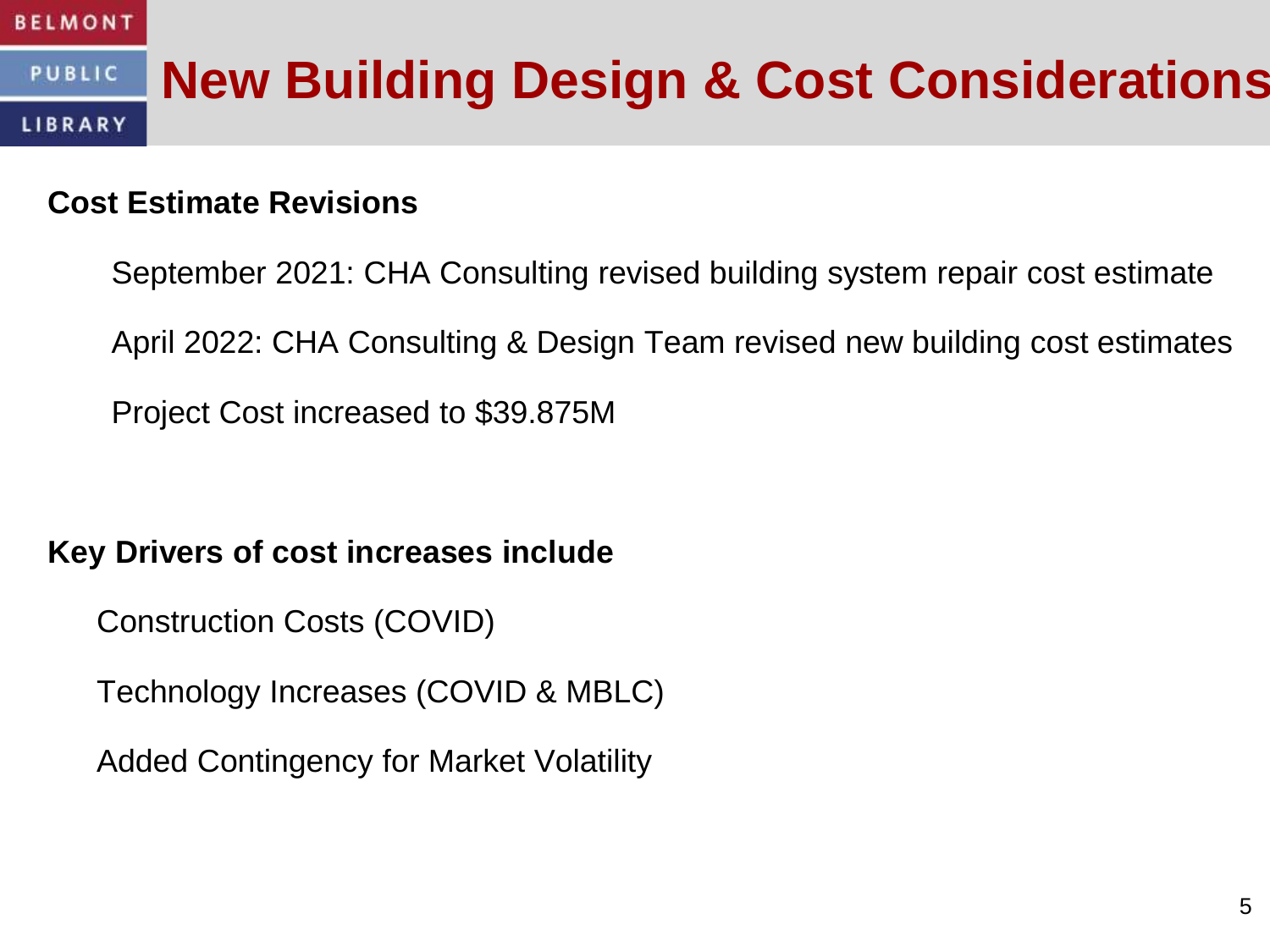#### **Get Involved | Learn More PUBLIC**

#### LIBRARY

#### **Learn More**

Visit the '[Library Building Project'](https://belmontpubliclibrary.net/about/building-committee/) tab on Library Website Tonight's updates will be added to the page tomorrow Stop by our booth at Town Day (May 21<sup>st</sup>) Join our Open Public Forum June 9th

Provide feedback [via links o](https://belmontpubliclibrary.net/contact/)n website